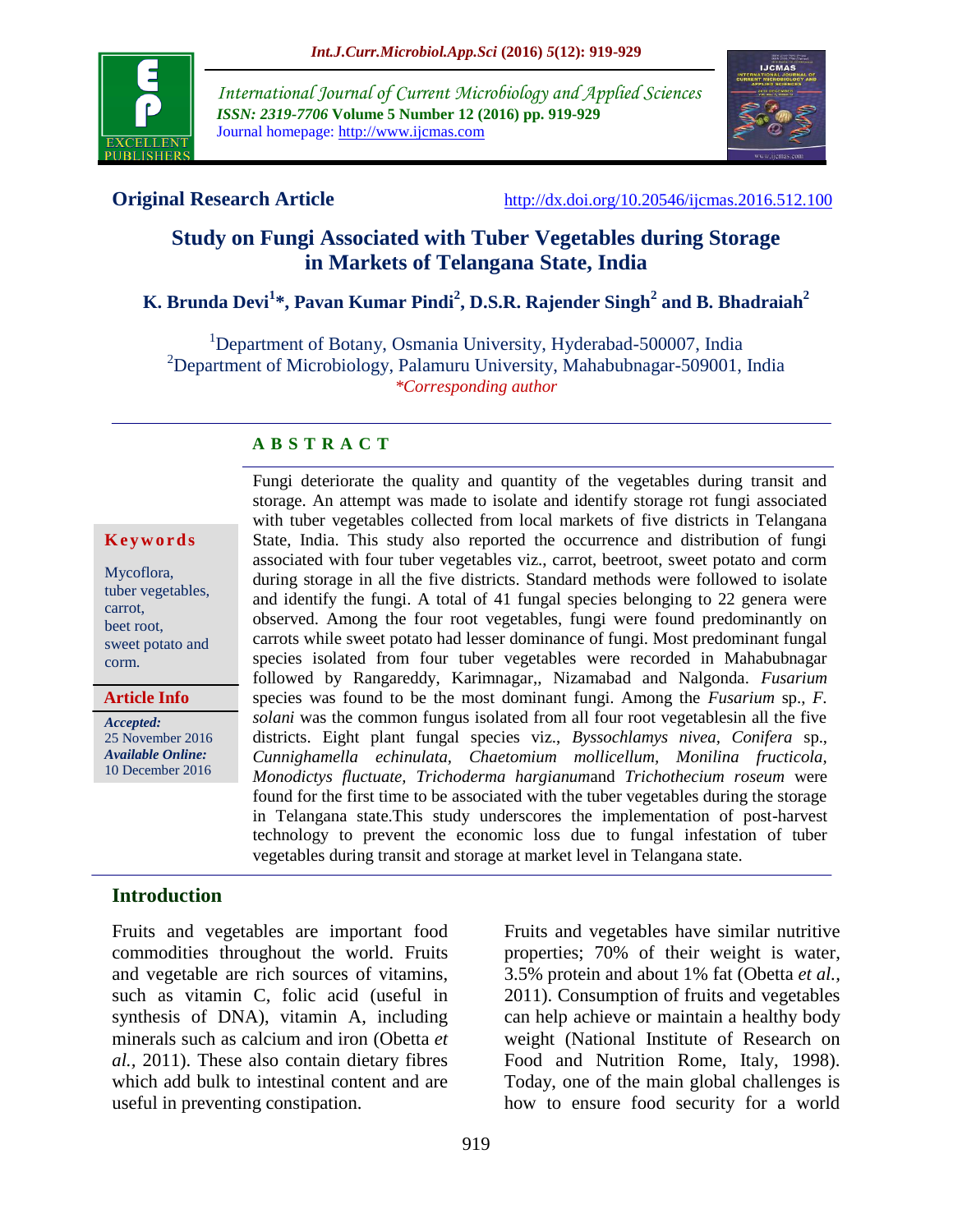growing population whilst ensuring longterm sustainable development. According to the FAO, food production will need to grow by 70% to feed world population which will reach 9 billion by 2050 (FAO/OECD, 2011). The pressure on demand for food is mainly due to the rapid growth of human population stressed the importance of fruits and vegetables in the human diet, especially in developing countries. India is the second and fourth largest producer of vegetables and fruits in the world, respectively.

Although adequate quantities of fruits and vegetables are produced, they become inadequate to feed huge population due to losses in the field as well as during storage. Generally, about 30 % fruits and vegetables are rendered unfit for consumption owing to spoilage after harvesting. Microbes responsible for fruit and vegetable spoilage include bacteria and fungi. Spoilage microbes make fresh fruits and vegetables unfit for human consumption; by deteriorating their nutritional quality, normal texture and flavour.

In India, post-harvest loss of perishables is estimated to vary from 25 to 50% for fruits (Coursey and Booth, 1972) and 30-32 % for vegetables (Robinson, 1983), 12-32 % for root and stem tubers. In India, 20-30 % of the produce is spoiled in the markets (FAO, 1977; FAO, 2002; Deka *et al*., 2006). India annually produces fruits and vegetables of the value of about Rs. 7000 crores and wastage may be of the order of Rs. 2100 crores. This is a huge loss of valuable food even when the minimum food requirement of the population is not met. Therefore, it is important not only to produce more, but also save what is grown at high cost. In order to find ways to reduce post-harvest loss, we need to conduct survey on factors such as mechanical, physiological, pathological and environmental that contributes to spoilage.

There is no published data on fungi which cause the post- harvest diseases connected with tuber vegetables from local markets of Telangana state, India. This study was aimed at isolation and identification of fungi, responsible for storage -rot associated with four root vegetables viz., carrot, beet root, sweet potato and corm, were collected at regular interval from local markets in five districts of Telangana during storage period. This study can also alert vegetables venders and public about the incidence of storage rot fungi in the markets of Telangana state, India.

# **Materials and Methods**

## **Sample collection and Isolation of fungi**

Sample collection and isolation of fungi was done by following the method reported by Odebode and Unachulwu (1997). Samples of rotted root vegetables namely carrot, beet root, sweet potato and corm were collected at regular interval into fresh polythene bags from five districts' local markets belonging to Telangana state, India. Samples were brought to the labs within 24 hours. Care was taken to avoid secondary infection by parasites.

Samples of rotted vegetables were surface sterilised with 70% alcohol for 1 minutes or 1% sodium hypochlorite solution for 2 minutes and washed twice with sterile distilled water and blotted dry with sterile filter paper. The infected parts were sliced aseptically into small cubes and placed onto potato dextrose agar (PDA). The plates were incubated at  $28 \pm 2$ <sup>o</sup>C for 3 days. Petridishes were observed daily and colonies of fungi were chosen. The fungi were further purified using single spore technique, and then kept in a refrigerator on PDA slants in Mc cartney bottles (Gams *et al*., 1998 and Nagamani *et al*., 2006).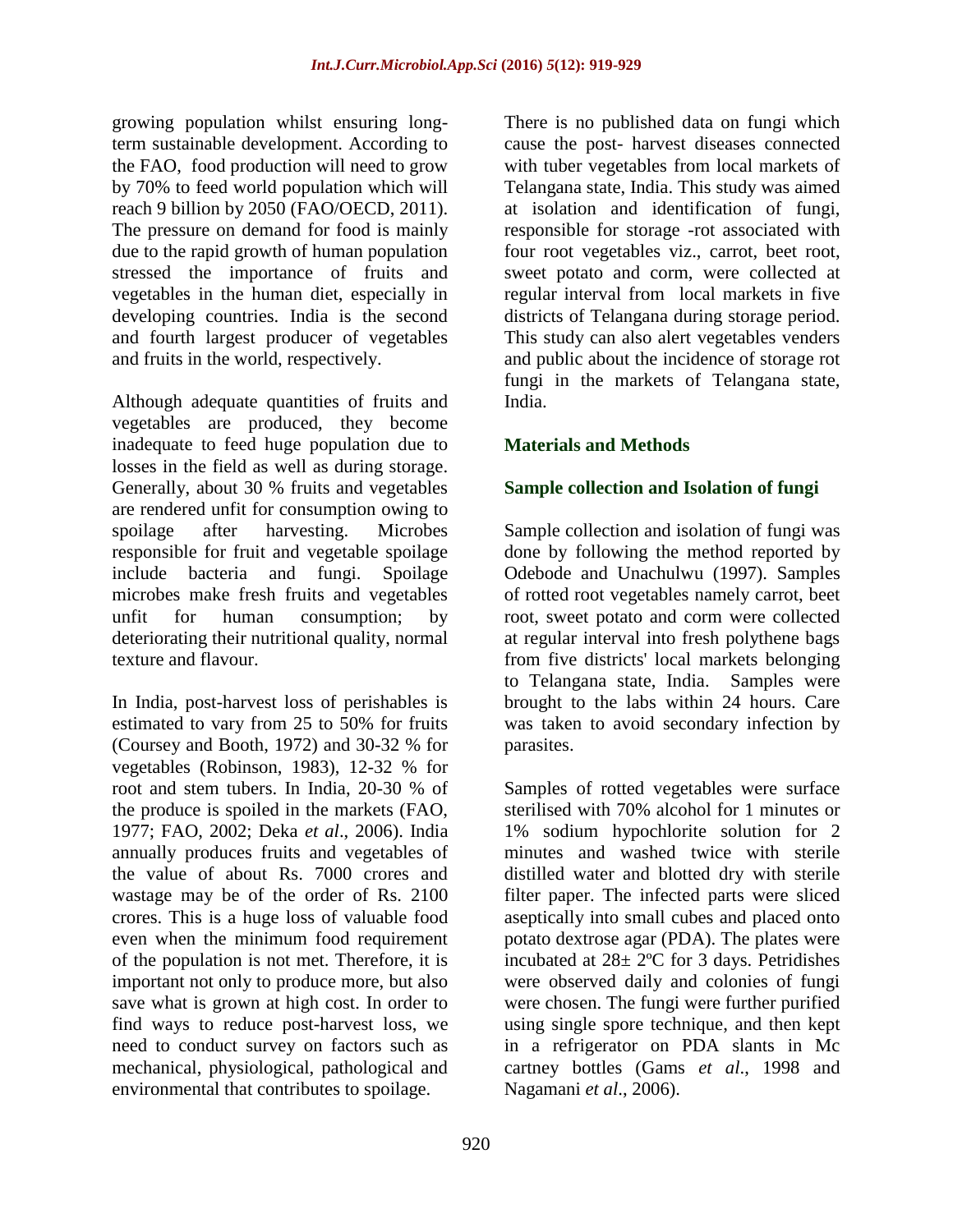## **Identification of fungi**

The pure isolated fungi were identified using cultural and morphological features such as spore size, length, conidia formation, colony colour and diameter of colonies (Barnett and Hunter, 1972 (used for genus identification); Ellis, 1971 and 1976; Domsch *et al*., 1993; Moubasher 1993; Pitt and Hocking, 1997; Klich, 2002; Nagamani *et al*., 2006; Samson and Varga, 2007).

## **Results and Discussion**

Fungi were isolated and identified from rotten tuber vegetables namely carrot, beet root, sweet potato and corm collected from local markets of Mahabubnagar, Nalgonda, Nizamabad, Karimnagar and Ranga Reddy districts during storage in Telangana state, India. Occurrence and distribution of fungi is presented in Table 1-5 and Fig. 1. Among the four tuber vegetables, carrot had the highest number of fungi (24), while Sweet potato had the lowest number of fungi (14) (Fig.1).

Out of 24 fungal species found to be associated with post-harvest samples of carrot, 23 fungal species were recorded from MBNR district followed by 20 from RR, 15 from NZB, 12 from NLD and 11 from KNR district (Table -1). *Aspergillus nige*r, *F. oxysporum, F. solani, R. arrhizus, R. solani, Rhizoctonia* sp., *S. sclerotiorum, S. rolfsii*  and *Mycelia sterilia* (black) were predominant in all the five districts compared to other fungi (Table-1). Less predominance was observedfor*A. radiciana* and *T. hargianum*. It is interestingly to note that the fungi viz., *A. radicina, F. culmorum, F. oxysporum, M. phaseolina, M. fructicola, M. varians, R. arrhizus, R. stolonifer, R. carotae, R. solani S. minor, S. sclerotiorum, S. racemosum, T. harzianum and T. roseum*  are being reported as new host records to carrot.

A total of 18 fungal species were isolated from the beet root samples (Table -2). Out of which, 16, 8, 12, 11 and 16 fungal species were isolated from MBNR, NLG, NZB, KNR and RR districts, respectively. Among the 18 fungal spp. isolated, *A. fumigatus, F. moniliforme, F. oxysporum, F. solani, P. funiculosum, R. arrhizus, R. stolonifer* and *S. rolfsii* were predominantly occurring in the samples of all the five districts. *Aspergillus flavus* and *M. varians*were restricted to NZB and MBNR, respectively. This is the first report on the isolation and identification of *A. fumigatus, F. solani, M. varians, R. stolonifer, S. racemosum, T. harzianum* and *T. roseum*as being associated with beet root from Telangana.

A total of 15 fungal species were isolated from rotten sweet potato samples(Table -3). Out of which 13 fungi were recorded in MBNR as well as in RR districts, 9 from NLG, 8 from NZB as well as KNR.Within the 14 fungal species isolated, *A. terreus, F. oxysporum .f. batatus, F. solani, P. decumbens* and *R. oryzae* were observed to be predominant occurring in the samples of the all five districts while least predominance was found by *B. nivea*. *Thielaviopsis paradoxa*, *M. fluctuata* and *M. phaseolina* were recorded to be the new host records of sweet potato from Telangana.

A total of 21 fungal species were isolated from the corn samples (Table -4). Out of 21 fungi, 14, 12, 15 and 18 species were isolated from MBNR, NLGD, NZB, KNR and RR districts respectively Among the 21 fungal species isolated from corm samples *A. niger, F. moniliforme, F. oxysporum, F. solani, G. candidum, M. phaseolina, R. arrhizus, S. sclerotiorum, S. rolfsii* and *S. racemosum* were most frequently recorded from the samples of all the five districts. *A. radicina* was restricted to the samples of MBNR. *Chaetomium mollicellum, C.*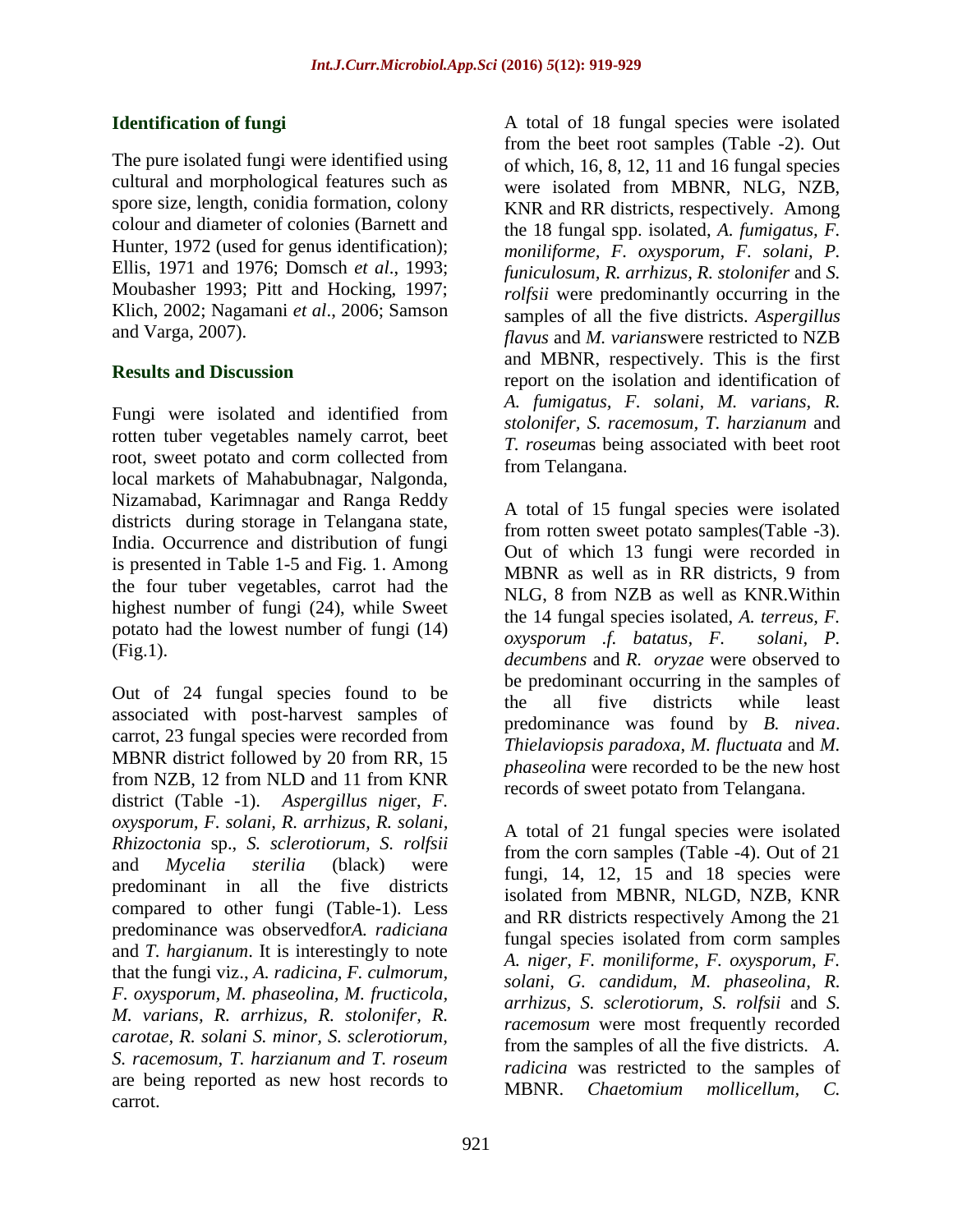*echinulata, M. fragilis, M. varians, S. racemosum and T. harzianum* are reported as new host findings.

Overall, a total of 41fungal species belonging to 22 genera were isolated from the spoiled samples of the carrot, Beet root, sweet potato and corm (elephant foot yam) from five districts (Table-5). Among the 22 genera, *Fusarium* sp. were found to be most dominant ones responsible for extensive damage of tuber vegetables in the local market of Telangana districts and followed by *Aspergillus* species. The samples of underground vegetables showed a high degree of fungal association and it was maximum in the samples of MBNR and next followed by those found in R.R district (fig.1). Out of 41 fungal species, 20 fungi such as *A. niger, A. terreus, A. fumigatus, F. solani, F. oxysporum, F. oxysporum. f.batatus, F. moniliformae, G. candidum, M. phaseolina, Mycelia sterilia* (black)*, P. funiculosum, P. decumbens, R. arrhizus, R. oryzae, R. stolonifer, Rhizoctonia solani, Rhizoctonia spp., S. rolfsii, S. sclerotiorum and S.* recemosum were appeared predominantly in all five districts.

*Fuasirium* sp. were found to be most dominant fungi and next followed by *Aspergillus* sp.(Table 5).Among the all *Fuasirium* sp., *Fusarium solani* was the most common and frequently isolated fungus associated with all four tuber vegetables in all five districts.(Table 1-4). Eight fungi namely,*Byssochlamys nivea, Cunnighamella echinulata, Chaetomium mollicellum, Monilina fructicola, Monodictys fluctuata, Trichoderma harzianum and Trichothecium roseum* were recorded as new fungal species for the first time from the Telangana region (Table 5).The study also clearly indicated that the loss of tuber vegetables during storage is due to predominance of fungi.

Under the environment of this study, carrot had highest number of fungal species while in the sweet potato least number of fungi were recorded. Among the four tuber vegetables carrot showed high number of fungi due to its high sugar content and nutrients (Odebode and Unachulwu, 1997; Obetta *et al.,* 2011). Least frequency of fungi on sweet potato is thought to be due to its high phenol content and wound cork formation (Bweimer and Harter, 1921; Madhukar and Reddy, 1991; Amusa *et al*., 2006 and Sarkar, 2009). Phenols are transported from healthy part of sweet potato to infection site of sweet potato. This could give resistance of the host towards pathogens (Madhukar and Reddy, 1991; Amusa *et al*., 2006 and Sarkar, 2009).

*Fusarium* species were reported to be most dominant fungi and followed by *Aspergillus* species. *Among the Fusarium species, Fusarium solani* was the most frequently isolated fungus and it was commonly associated with the all four root vegetables in all five districts of Telangana than other fungi. This might be due to either strong soil borne nature of the fungus or its high amount of conidia and chlamido spores in the market atmosphere and suitable environmental conditions for its growth in Telangana markets.

Highest frequency of fungi was recorded in Mahabubnagar, followed by Ranga Reddy. This might be owing to improper storage conditions and lack of knowledge about post-harvest handling techniques to the farmers and vegetable venders at field and markets, respectively. MBNR is poor district at an economical and educational level. People don't have awareness of post-harvest technology to keep vegetables fresh. This might be one of the reasons for having highest fungi in MBNR.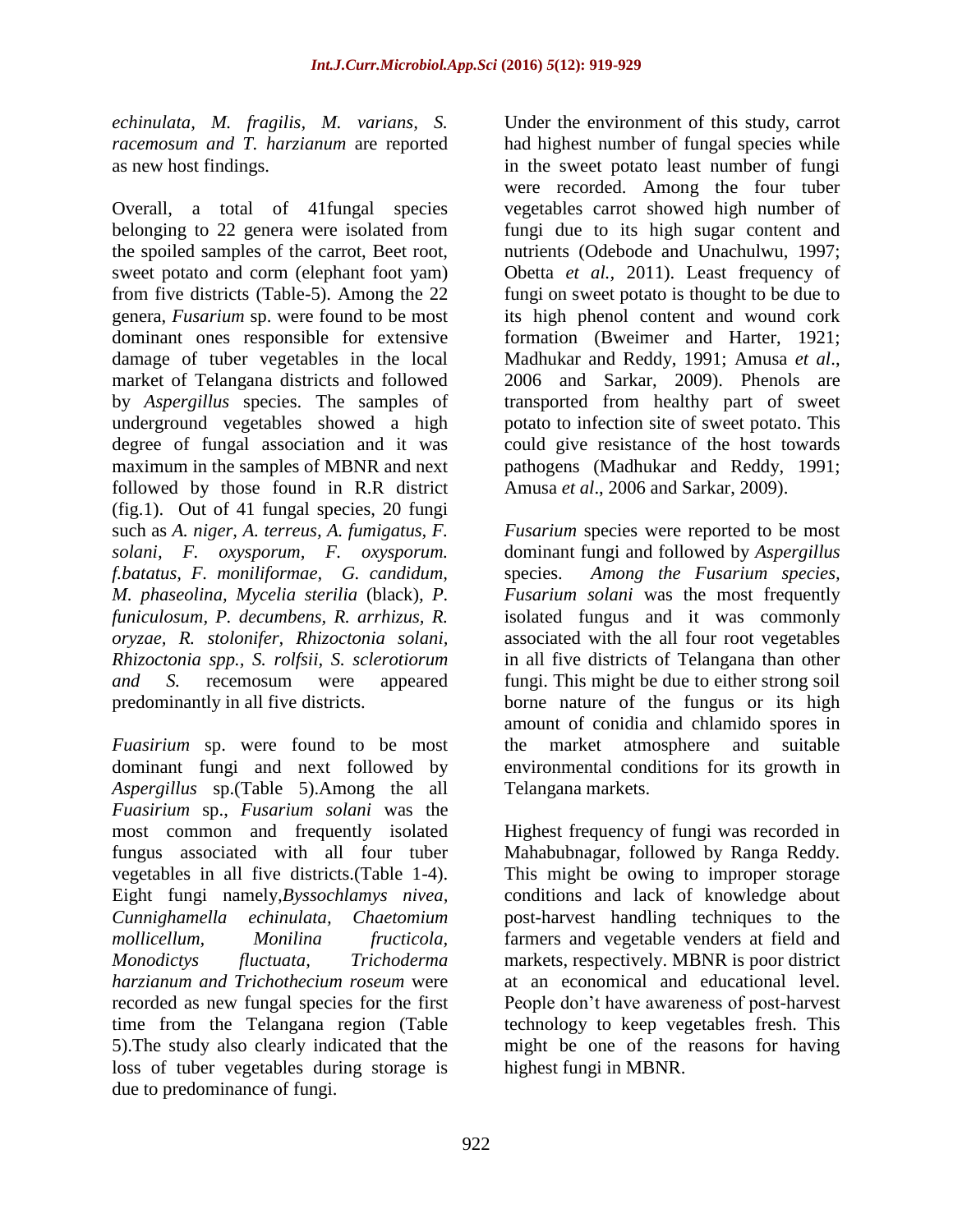| <b>Table.1</b> Occurrence and distribution of Fungal isolates from the post-harvest samples of rotten carrot in Mahabubnagar (MBNR), |  |
|--------------------------------------------------------------------------------------------------------------------------------------|--|
| Nalgonda (NLG), Nizamabad (NZB), Karimnagar (KMNR) and Ranga reddy (RR) districts of Telangana                                       |  |

| S.NO | Fungi                                         | <b>MBNR</b>  | <b>NLG</b> | <b>NZB</b>   | <b>KNR</b>        | R.R          |
|------|-----------------------------------------------|--------------|------------|--------------|-------------------|--------------|
|      | *Alternaria radicina Meir Drech. & Eddy       | $^{+}$       |            |              |                   |              |
| 2    | Aspergillus flavus Link                       | $^{+}$       |            | $^{+}$       |                   |              |
| 3    | Aspergillus nigervan Tieghem                  | $+$          | $+$        | $\pm$        | $+$               | ┿            |
| 4    | Aspergillus terreus Thom                      |              |            | $^{+}$       |                   | $\mathrm{+}$ |
| 5    | *Fusarium culmorum (W.G. Smith) Saccardo      | $^{+}$       |            | $^{+}$       |                   |              |
| 6    | *Fusarium oxysporum Schl. ex Fr.              | $\pm$        | $+$        | $\pm$        | $+$               | $\pm$        |
|      | Fusarium solani (Martius) Sacc.               | $^{+}$       | $\pm$      | ┿            | $+$               | ┿            |
| 8    | Geotrichum candidum Link                      | $^{+}$       |            |              |                   | $\mathrm{+}$ |
| 9    | Macrophomina phaseolina* (Tassi) Goid.        | $^+$         | $+$        | $\mathrm{+}$ |                   | $^+$         |
| 10   | *Monilia fructicola (Winter) Honey            | $^{+}$       |            |              |                   | $^{+}$       |
| 11   | *Mucor varians Povah                          | $^{+}$       |            |              | $+$               | $\mathrm{+}$ |
| 12   | <i>*Rhizopus arrhizus A. Fischer</i>          | $\pm$        | $+$        | ┿            | $+$               | $\pm$        |
| 13   | Rhizopus oryzae Went & Prins. Geerl.          | $\mathrm{+}$ |            | $^+$         | $+$               | $\mathrm{+}$ |
| 14   | *Rhizopus stolonifer Ehr. ex Fr.              | $\mathrm{+}$ |            |              |                   | $\mathrm{+}$ |
| 15   | *Rhizoctonia carotae Rader.                   | $^{+}$       | $+$        |              |                   | $\mathrm{+}$ |
| 16   | *Rhizoctonia solani Kuhn                      | ┿            | $+$        | $\pm$        | $+$               | ┿            |
| 17   | Rhizoctonia sp.                               | $\pm$        | $+$        | $\pm$        | $+$               | $\pm$        |
| 18   | *Sclerotinia minor Jagger                     | $\mathrm{+}$ |            | $^{+}$       | $\qquad \qquad =$ | $\mathrm{+}$ |
| 19   | *Sclerotinia sclerotiorum (Lib.) Bary         | $\pm$        | $\pm$      | $\pm$        | $\pm$             | $\pm$        |
| 20   | Sclerotium rolfsii Sacc.                      | $+$          | $+$        | $+$          | $+$               | ┿            |
| 21   | *Syncephalastrum racemosum Cohn ex J. Schrot. | $+$          |            |              |                   |              |
| 22   | <i>*Trichoderma harzianum Rifai</i>           | $^{+}$       |            |              |                   |              |
| 23   | * Trichothecium roseum Link                   | $^{+}$       |            |              |                   | $^+$         |
| 24   | Mycelia sterilia (black)                      | $\pm$        | $\pm$      | $\pm$        | $\pm$             | $\pm$        |
|      | Total                                         | 23           | 12         | 15           | 11                | 20           |

# **\* = New host records**

**MBNR** = Mahabubnagar; **NLG** = Nalgonda; **NZB** = Nizamabad; **KNR** = Karimnagar;**RR** = Ranga Reddy district.(**-)** = Absent(**+)**= present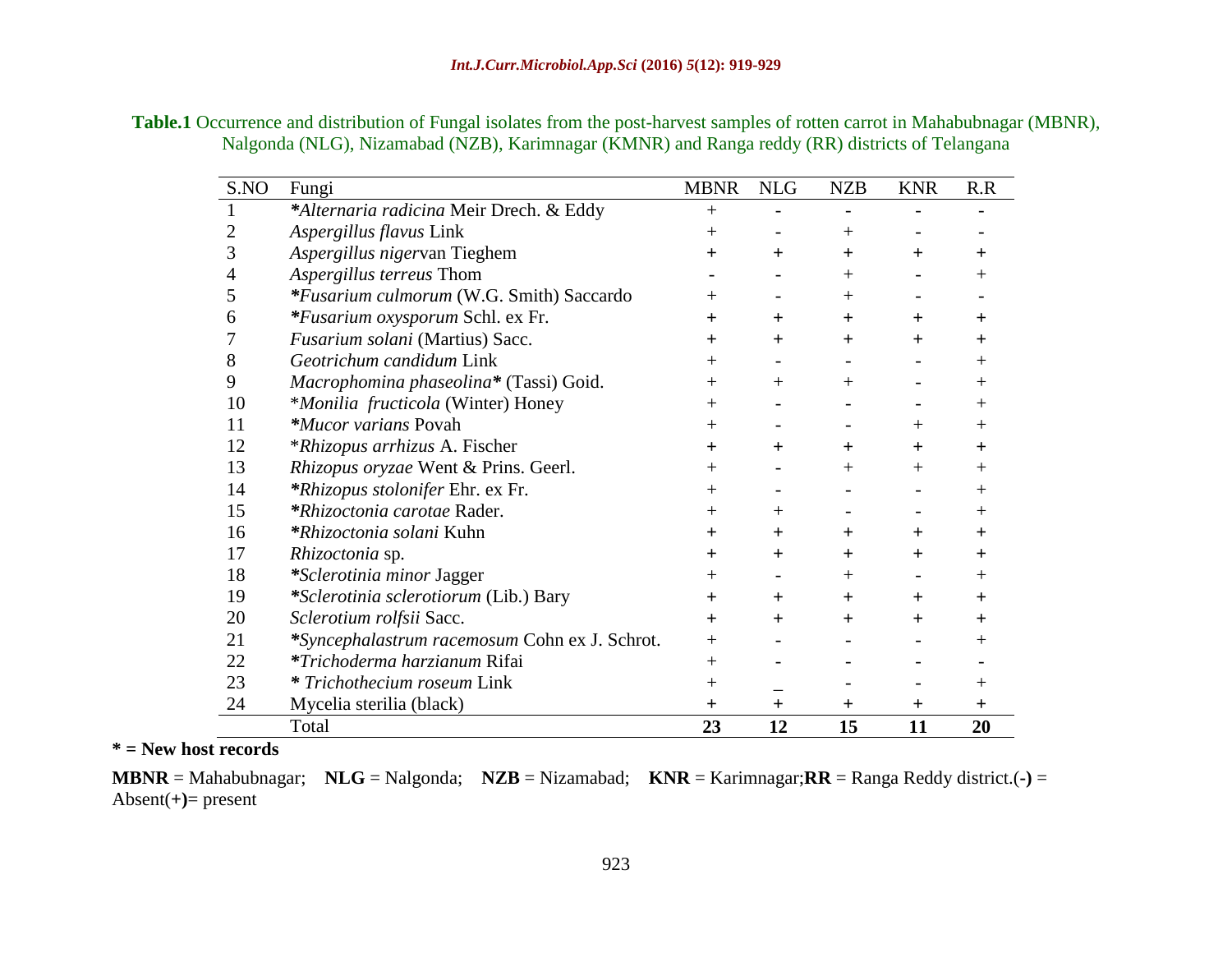| <b>Table.2</b> Occurrence and distribution of Fungal isolates from the post-harvest rotten samples of rotten beet root in Mahabubnagar |
|----------------------------------------------------------------------------------------------------------------------------------------|
| (MBNR), Nalgonda (NLG), Nizamabad (NZB), Karimnagar (KMNR) and Ranga reddy (RR) districts of Telangana                                 |

| S. No | Fungi                                         | <b>MBNR</b>      | <b>NLG</b>     | <b>NZB</b> | <b>KNR</b>     | <b>RR</b> |
|-------|-----------------------------------------------|------------------|----------------|------------|----------------|-----------|
|       | Aspergillus flavus Link                       |                  |                | $^{+}$     |                |           |
|       | *Aspergillus fumigatus (Fresenius)            |                  | ┿              | $\pm$      | $\mathrm{+}$   |           |
|       | Aspergillus niger van Tieghem                 |                  | $\mathrm{+}$   | $^{+}$     |                |           |
|       | <i>Fusarium dimerum</i> (Penzig)              |                  |                |            | $\mathrm{+}$   |           |
|       | Fusarium equiseti (Corda) Saccardo            |                  |                |            | $^+$           |           |
| h     | Fusarium moniliforme Sheldon                  | ┿                | ┿              | ┿          | $\mathrm{+}$   |           |
|       | Fusarium oxysporum Schl. ex Fr.               | ┿                | $\mathrm{+}$   | $\pm$      | $\mathrm{+}$   |           |
| 8     | *Fusarium solani (Martius) Sacc.              | $\div$           | $\overline{+}$ | $+$        | $\overline{+}$ |           |
| 9     | Geotrichum candidum Link                      |                  |                |            |                |           |
| 10    | <i>*Mucor varians</i> Povah                   |                  |                |            |                |           |
| 11    | <i>Penicillium funiculosum</i> (Thom)         | ┿                | $\mathrm{+}$   | ┿          | $\pm$          |           |
| 12    | Rhizopus arrhizus Fischer                     | ┿                | $\mathrm{+}$   | ┿          | $\mathrm{+}$   |           |
| 13    | <i>*Rhizopus stolonifer</i> Ehr. ex Fr.       | $\boldsymbol{+}$ | $\mathrm{+}$   | $\pm$      | ┿              |           |
| 14    | Sclerotium rolfsii Sacc.(Athelia)             | $\boldsymbol{+}$ | $\mathrm{+}$   | $\pm$      | $\mathrm{+}$   |           |
| 15    | *Syncephalastrum racemosum Cohn ex J. Schrot. | $^+$             |                | $^+$       |                |           |
| 16    | *Trichoderma harzianum Rifai                  |                  |                |            |                |           |
| 17    | <i>*Trichothecium roseum Link</i>             | $^+$             |                |            |                |           |
| 18    | Mycelia sterilia (white)                      | $^+$             |                | $^{+}$     | $^+$           | $^+$      |
|       | Total                                         | 16               | 8              | 12         | 11             | 16        |

**\* = New host records**(New fungi on carrot from Telangana region).

**MBNR** = Mahabubnagar; **NLG** = Nalgonda; **NZB** = Nizamabad; **KNR** = Karimnagar; **RR** = Ranga Reddy district.( **-)** = Absent(**+)**= present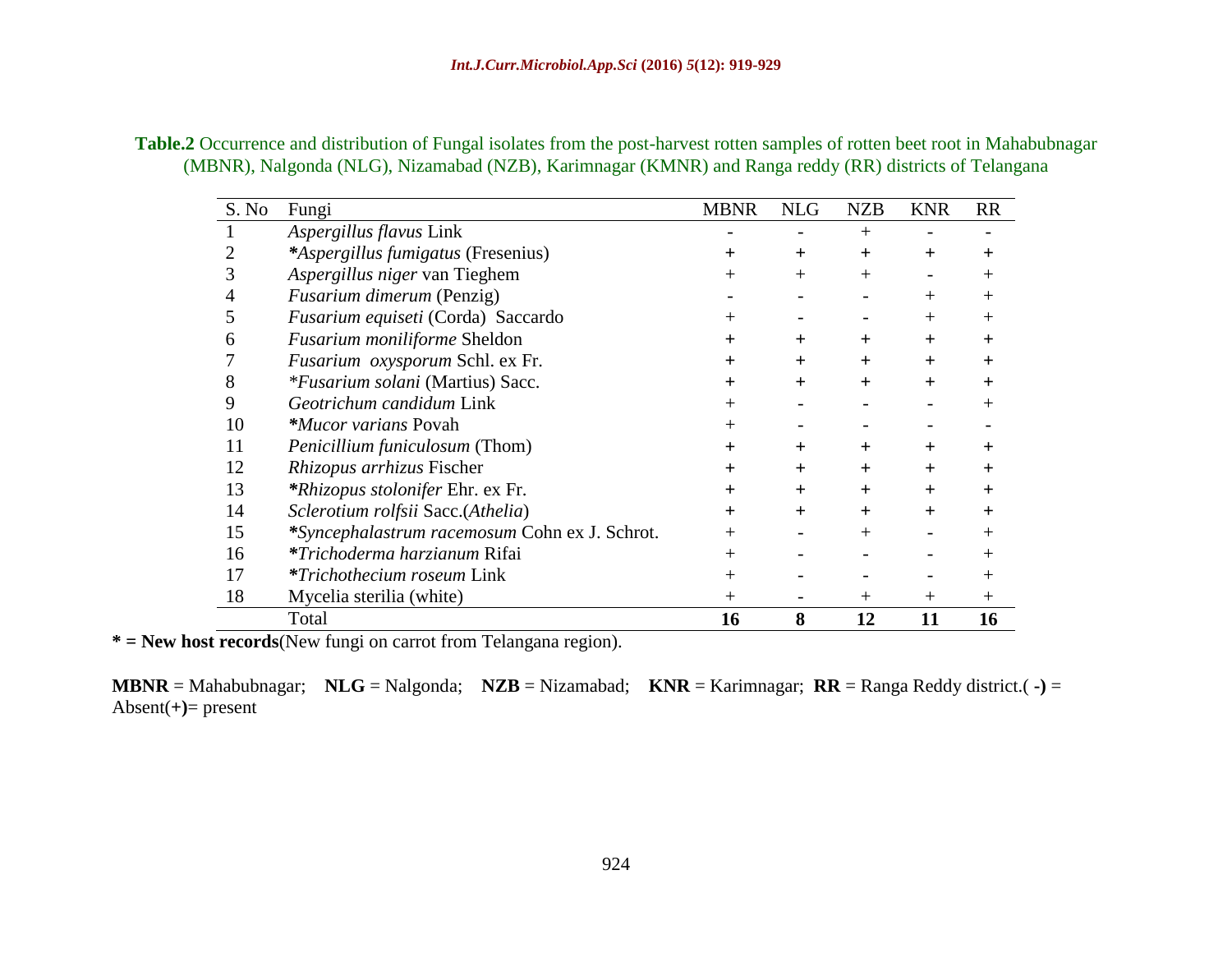| Table.3 Occurrence and distribution of fungal isolates from the post-harvest samples of rotten sweet potato inMahabubnagar (MBNR), |
|------------------------------------------------------------------------------------------------------------------------------------|
| Nalgonda (NLG), Nizamabad (NZB), Karimnagar (KMNR) and Ranga reddy (RR) districts of Telangana                                     |

| S. NO | Fungi                                     | <b>MBNR</b>    | <b>NLG</b> | <b>NZB</b>   | <b>KNR</b> | <b>RR</b>        |
|-------|-------------------------------------------|----------------|------------|--------------|------------|------------------|
|       | Aspergillus flavus Link                   | $^{+}$         |            | $^{+}$       |            | $^{+}$           |
|       | Aspergillus terreus Thom                  | $^{+}$         | $\ddot{}$  | $+$          | $\div$     | $\div$           |
|       | Botryodiplodia theobromae Pat.            | $\overline{+}$ | $^{+}$     |              |            | $^+$             |
|       | <i>Byssoclamys nivea</i> Westling         | $^{+}$         |            |              |            |                  |
| 5     | Fusarium moniliforme Sheldon              | $^{+}$         |            |              |            |                  |
| 6     | Fusarium oxysporum. f. batatus (Schl. ex  | $^{+}$         | $\pm$      | $\mathrm{+}$ | $\div$     |                  |
|       | Fr.) e. Anyd. Et Hans.                    |                |            |              |            |                  |
|       | Fusarium pallidoroseum (Cooke) Sacc.      |                |            |              |            |                  |
|       | Fusarium solani (Martius) Sacc.           | $\pm$          |            |              |            |                  |
| 9     | *Macrophomina phaseolina (Tassi) Goid.    |                |            | $\, + \,$    |            |                  |
| 10    | *Monodictys fluctuata (Tandon & Bilgrami) |                |            |              |            | $\,+\,$          |
| 11    | <i>Mucor varians</i> Povah                | $^{+}$         |            |              |            | $\,+\,$          |
| 12    | <i>Penicillium decumbens</i> Thom         | $\div$         | $+$        | $+$          | $\div$     | $\boldsymbol{+}$ |
| 13    | Rhizopus oryzae Fischer                   | $\div$         | $+$        | $\mathrm{+}$ | $\div$     | $\div$           |
| 14    | Thielaviopsis paradoxa (De Seynes) Hohn.  | $^{+}$         | $+$        |              | $^{+}$     | $^{+}$           |
|       | (Ceratocystis paradoxa)*(Dade) C. Moreau  |                |            |              |            |                  |
| 15    | * Mycelia sterilia(black)                 | $^{+}$         |            |              | $^+$       | $^{+}$           |
|       | Total                                     | 13             | 9          | 8            | 8          | 13               |

**\* = New host records**  $NLG =$  Malgonda;  $NZB =$  Nizamabad;  $KNR =$  Karimnagar;  $RR =$  Ranga Reddy district.( **-**) = Absent(**+)**= present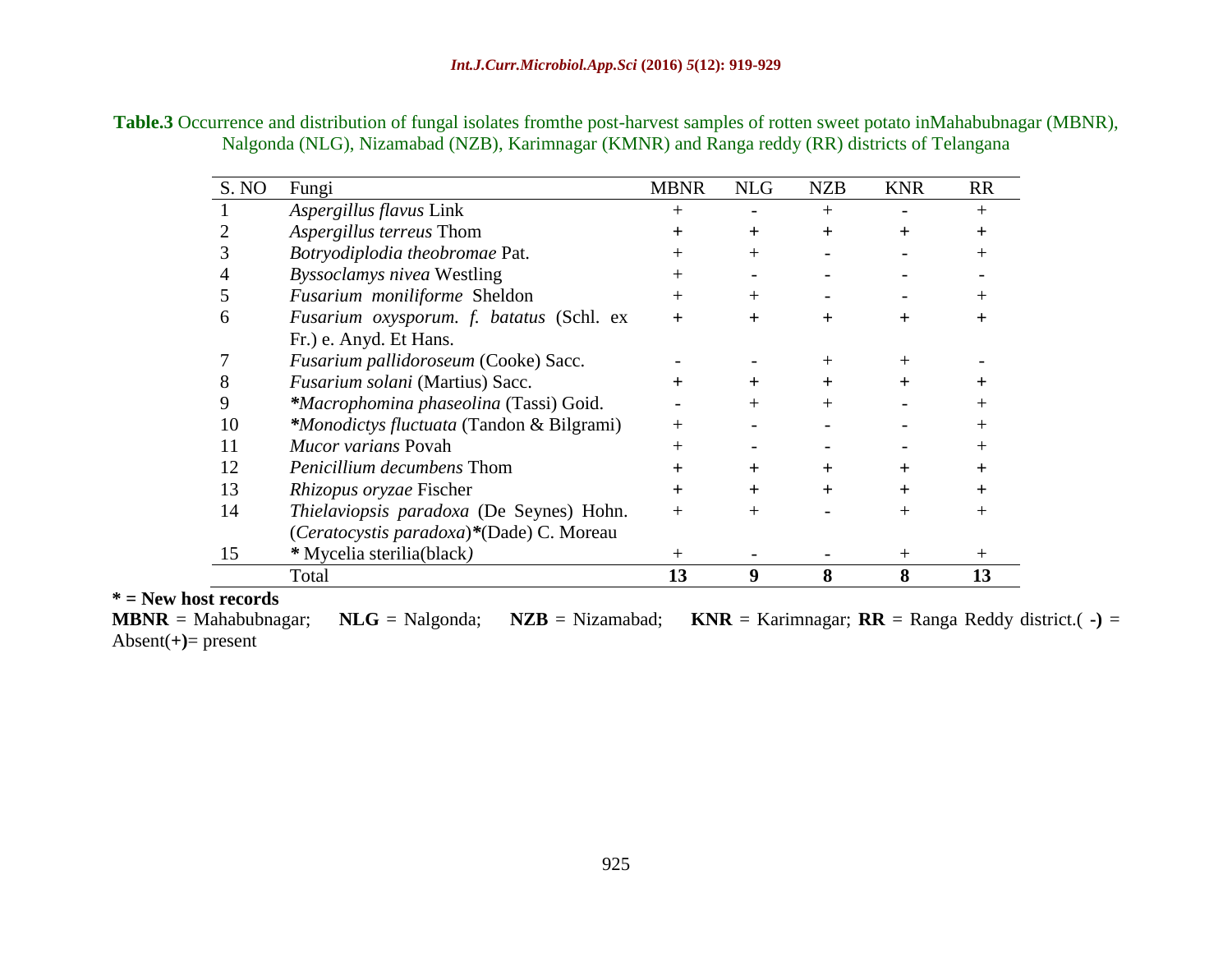| <b>Table.4</b> Occurrence and distribution of fungal isolates from the post-harvest samples of rotten corm in Mahabubnagar (MBNR), |  |
|------------------------------------------------------------------------------------------------------------------------------------|--|
| Nalgonda (NLG), Nizamabad (NZB), Karimnagar (KMNR) and Ranga reddy (RR) districts of Telangana                                     |  |

| S. No | Fungus                                        | <b>MBNR</b>    | <b>NLG</b> | <b>NZB</b> | <b>KNR</b> | <b>RR</b>    |
|-------|-----------------------------------------------|----------------|------------|------------|------------|--------------|
|       | Alternaria radicina Meir Drech. & Eddy        | $^{+}$         |            |            |            |              |
|       | Aspergillus flavus Link                       | $^{+}$         |            |            | $^+$       | $\mathrm{+}$ |
| 3     | Aspergillus niger van Tieghem                 | $^{+}$         | $+$        | $\pm$      | $\div$     | ┿            |
| 4     | Botryodiplodia theobromae Pat.                | $^{+}$         | $^{+}$     |            |            | $\mathrm{+}$ |
| 5     | *Chaetomium mollicellum L.M. Ames             | $^{+}$         | $^{+}$     |            |            | $^+$         |
| 6     | *Cunninghamella echinulata Thaxter            | $^{+}$         |            |            |            | $^+$         |
|       | Fusarium moniliformeSheldon                   | $^{+}$         | $\ddot{}$  | $\pm$      | $\ddot{}$  | $\ddot{}$    |
| 8     | Fusarium oxysporumSchl. ex Fr.                | $\div$         | $\ddot{}$  | $\pm$      | $\div$     | ┿            |
| 9     | Fusarium solani(Mart.) Sacc.                  | $\div$         | $\pm$      | $\pm$      | $\pm$      | ┿            |
| 10    | Geotrichum candidumLink                       | $\div$         | $\ddot{}$  | $\pm$      | $\div$     | ┿            |
| 11    | Macrophomina phaseolina(Tassi) Goid.          | $\div$         | $\ddot{}$  | $\pm$      | $\div$     | ┿            |
| 12    | *Mucor fragilis Bainier                       |                |            |            | $^{+}$     | $^+$         |
| 13    | <i>*Mucor varians</i> Povah                   | $\pm$          |            |            | $^+$       | $^+$         |
| 14    | Penicillium decumbens Thom                    | $\overline{+}$ |            | $^+$       |            |              |
| 15    | Rhizopus arrhizusFischer                      | $+$            | $\pm$      | $\pm$      | $\pm$      | ┿            |
| 16    | Rhizoctonia solani Kuhn                       | $\mathrm{+}$   | $+$        |            | $^+$       | $^+$         |
| 17    | Sclerotinia sclerotiorum(Lib.) Bary           | $\pm$          | $\pm$      | $\pm$      | $\div$     | ┿            |
| 18    | Sclerotium rolfsii Sacc.                      | $^{+}$         | $\ddot{}$  | $\pm$      | $\div$     | ┿            |
| 19    | Syncephalastrum racemosum* Cohn ex J. Schrot. | $\div$         | $\ddot{}$  | $\pm$      | $\div$     | ┿            |
| 20    | *Trichoderma harzianum Rifai                  | $^{+}$         |            | $^+$       | $^{+}$     |              |
| 21    | Mycelia sterilia (white)                      | $^{+}$         | $^+$       |            |            | $^+$         |
|       | Total                                         | 20             | 14         | 12         | 15         | 18           |

**\*= New host records**

**MBNR** = Mahabubnagar; **NLG** = Nalgonda; **NZB** = Nizamabad; **KNR** = Karimnagar; **RR** = Ranga Reddy district.

**-** = absent**+**= present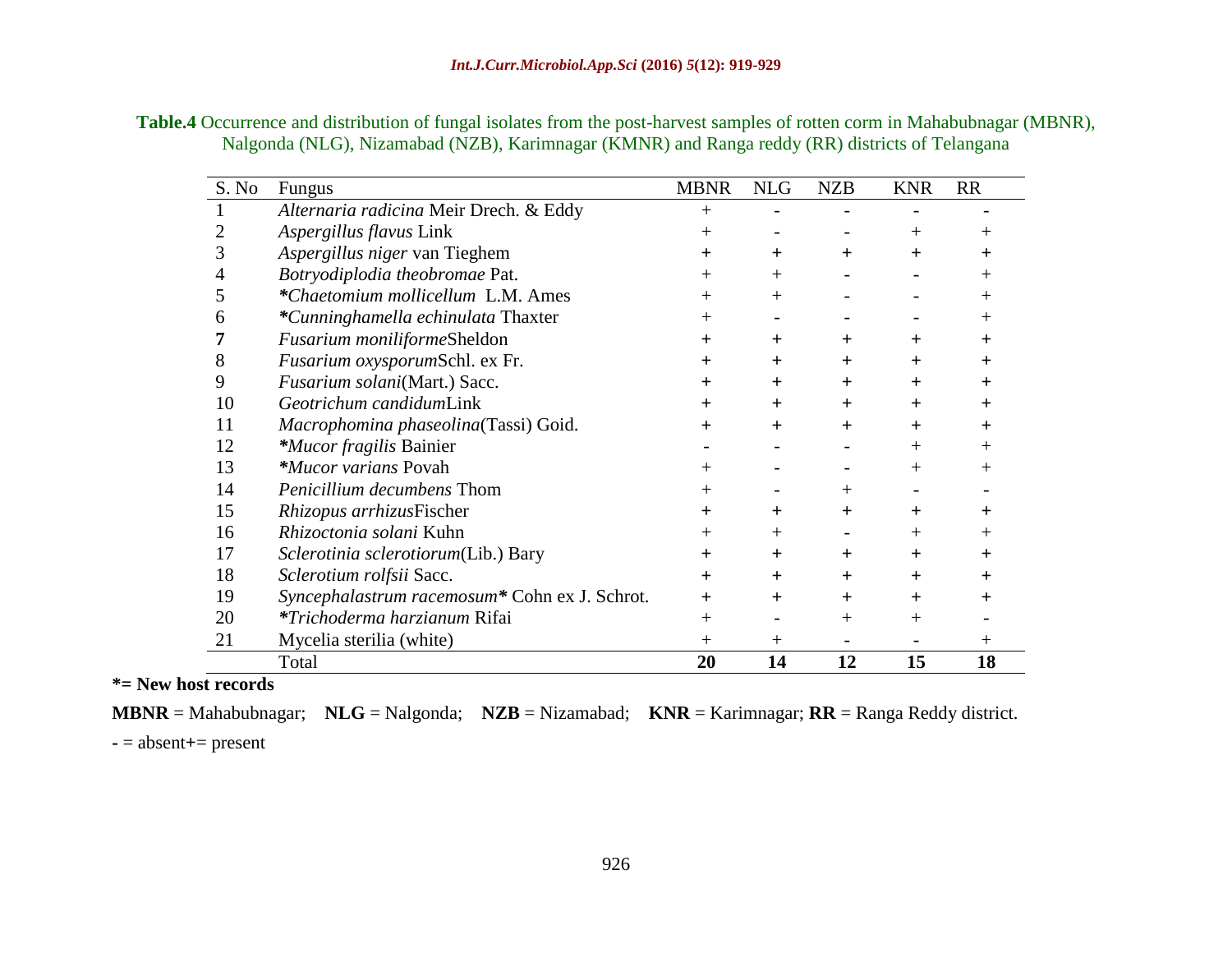| <b>Numbering of Genera</b> | species                | <b>Numbering of species</b> |
|----------------------------|------------------------|-----------------------------|
|                            |                        |                             |
| 1. AspergillusSp.          | A. niger               |                             |
|                            | A. flavus              |                             |
|                            | A. terreus             | $\overline{4}$              |
|                            | A.fumigatus            |                             |
| 2.Alternaria Sp.           | A. radiciana           | 1                           |
| 3.Botryodiplodia Sp.       | <b>B.</b> theobromae   | 1                           |
| 4.Byssochlamys Sp.         | $B. nivea$ *           | 1                           |
|                            |                        | 1                           |
| 5. Thielaviopsis Sp.       | C.paradoxa             | 1                           |
| 6.Cunnighamella Sp.        | C. echinulata *        | $\mathbf{1}$                |
| 7. Chaetomium Sp.          | C. mollicellum *       | $\mathbf{1}$                |
| 8. Fusarium Sp.            | F. solani              |                             |
|                            | F. oxysporum           |                             |
|                            | F. oxysporum.f.batatus |                             |
|                            | F. culmorum            |                             |
|                            | F. equisetum           | 8                           |
|                            | F. moniliformae        |                             |
|                            | F. dimerum.            |                             |
|                            | F. pellidoroseum       |                             |
| 9.Geotrichum Sp.           | G. candidum            | $\mathbf{1}$                |
| 10.Monilina Sp.            | M. fructicola*         | 1                           |
| 11.Mucor Sp.               | M. fragilis            |                             |
|                            | M. varians             | $\overline{2}$              |
| 12.Monodictys Sp.          | $M.$ fluctuata $*$     | $\mathbf{1}$                |
| 13.Macrophomina Sp.        | M. phaseolina.         | 1                           |
| 14.Mycelia Sp.             | M. sterilia Black      |                             |
|                            | M. sterilia white      | $\overline{2}$              |
| 15. Penicillium Sp.        | P. funiculosum         |                             |
|                            | P. decumbens           | $\overline{2}$              |
| 16.Rhizopus Sp.            | R. arrhizus            |                             |
|                            | R. oryzae              | 3                           |
|                            | R. stolonifer          |                             |
| 17.Rhizoctonia Sp.         | R. carotae             |                             |
|                            | R. soloni              |                             |
|                            | Rhizoctonia like sp.   | 3                           |
| 18.Sclerotium Sp.          | S. rolfsii             | 1                           |
| 19. Syncephalastrum Sp.    | S. recemosum           | 1                           |
| 20.Sclerotina Sp.          | S. sclerotiorum        |                             |
|                            | S. miner               | $\overline{2}$              |
| 21.Trichoderma Sp.         | T. harzianum *         | 1                           |
| 22. Trichothecium Sp.      | T. roseum *            | 1                           |
|                            | <b>TOTAL</b>           | 41                          |

# Table.5 Total number of various fungal species belonging to 23 genera in four underground vegetables collected from five districts of Telangana

**\***= **New fungi were identified for the first time from Telangana region**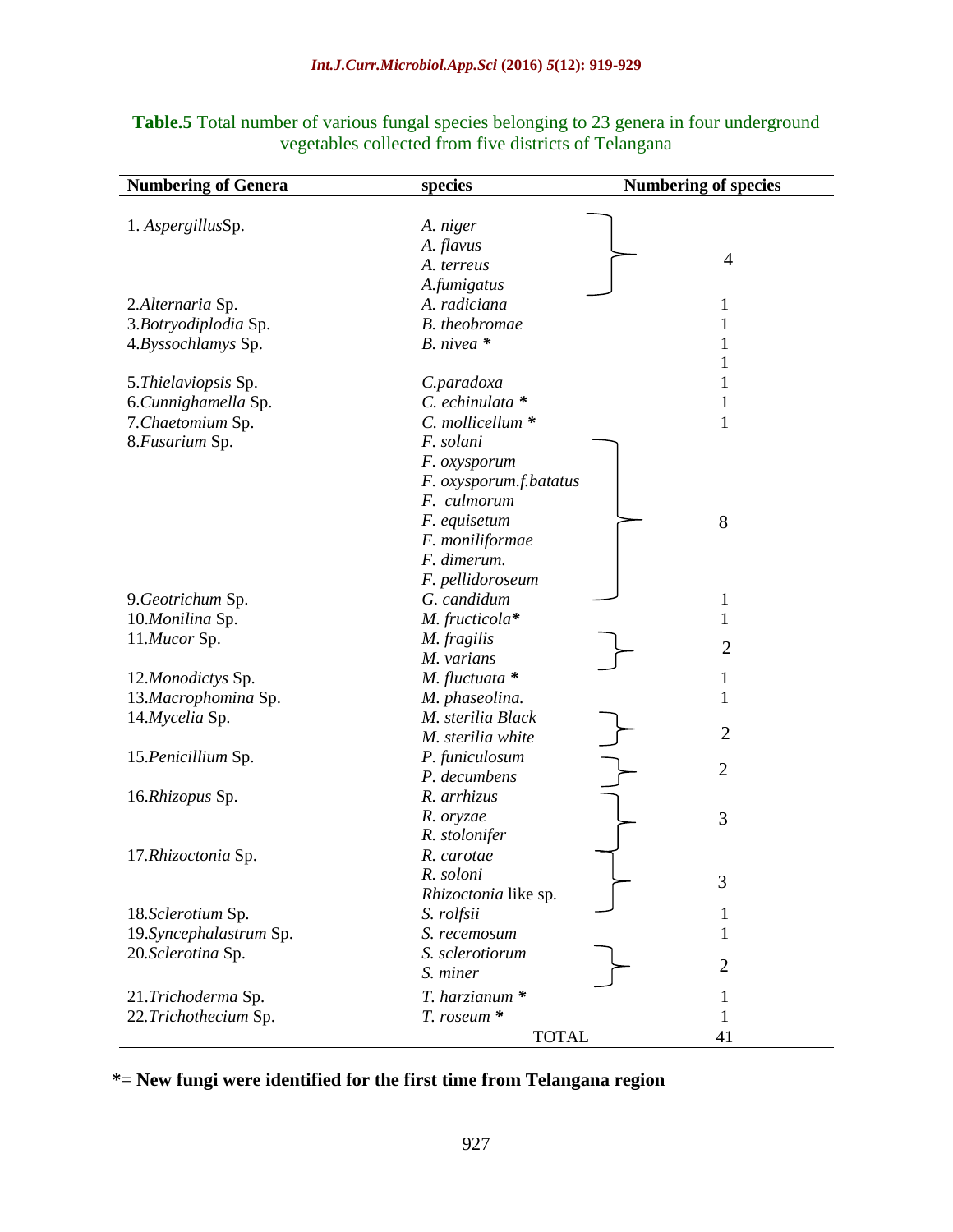

**Fig.1** Number of fungi recorded from post-harvest samples of rotten carrot, beet root, sweet potato and corm collectedfrom MBNR, NLG, NZB, KMR and R.R districts of Telangana

Of the 41 fungi, *F. solani* appeared throughout sampled areas in Telangana as well as in all four root vegetables. Therefore, *Fusarium solani* was the most frequently isolated fungus than other fungi. This could be due to either strong soil borne nature of the fungus and its high production of conidia and chlamidospores or suitable environmental conditions of Telangana markets for its growth. Similar finding are reported by Thakur in 1966. He surveyed Delhi Markets for fungal diseases of fruits and vegetables and found *Fusarium* Spp., and *Rhizopus arrhizus* to be the major pathogens and *Aspergillus* spp., and *Penicillium* to be minor pathogens.

The results of this study are in agreement with the findings of other researchers (Usharani, 1982) encountered that pre and post -harvest diseases of some underground vegetables and its associated fungi during storage in the surroundings of Hyderabad. The pre-dominance of these fungi which cause severe deterioration of produce is due to poor storage conditions, high moisture and other related factors. The poor postharvest technology in the transport system and markets has supported high disease

incidence by fungal pathogens. In conclusion, the aim of this work was to isolate and identify the specific fungi associated with rotten root vegetables from five districts of Telangana. This study has provided useful information about the incidence of fungi associated with tuber vegetables in the district local markets of Telangana State, India and feasibility of post-harvest loss. Therefore, urgent attention is required to implement post-harvest handling technology in order to increase fresh vegetable supply and national economy.

## **References**

- Amusa, N.A., Ashaye, O.A., Amadi, J.A. and Oladapo, O. 2006. Guava fruit anthracnose and the effects on its nutritional and market valuses in Ibudan, Nigeria. *J. Appl Sci*., 6: 539-542.
- Barnett, H.L. and Hunter, B.B. 1972. Illustrated genera of imperfect fungi.  $3<sup>rd</sup>$  Edition, Burgess Publishing co. 273PP.
- Bweimer, J.L. And Harter, L.L*.* 1921*.* Woundcork formation in the sweet potato. *J. Agri. Res.,* Vol. XXI, No. 9 Washington, D. C Aug. 1, 1921, Key No. G-243.
- Coursey, D.G. and Booth, R.H*.* 1972*.* The post-